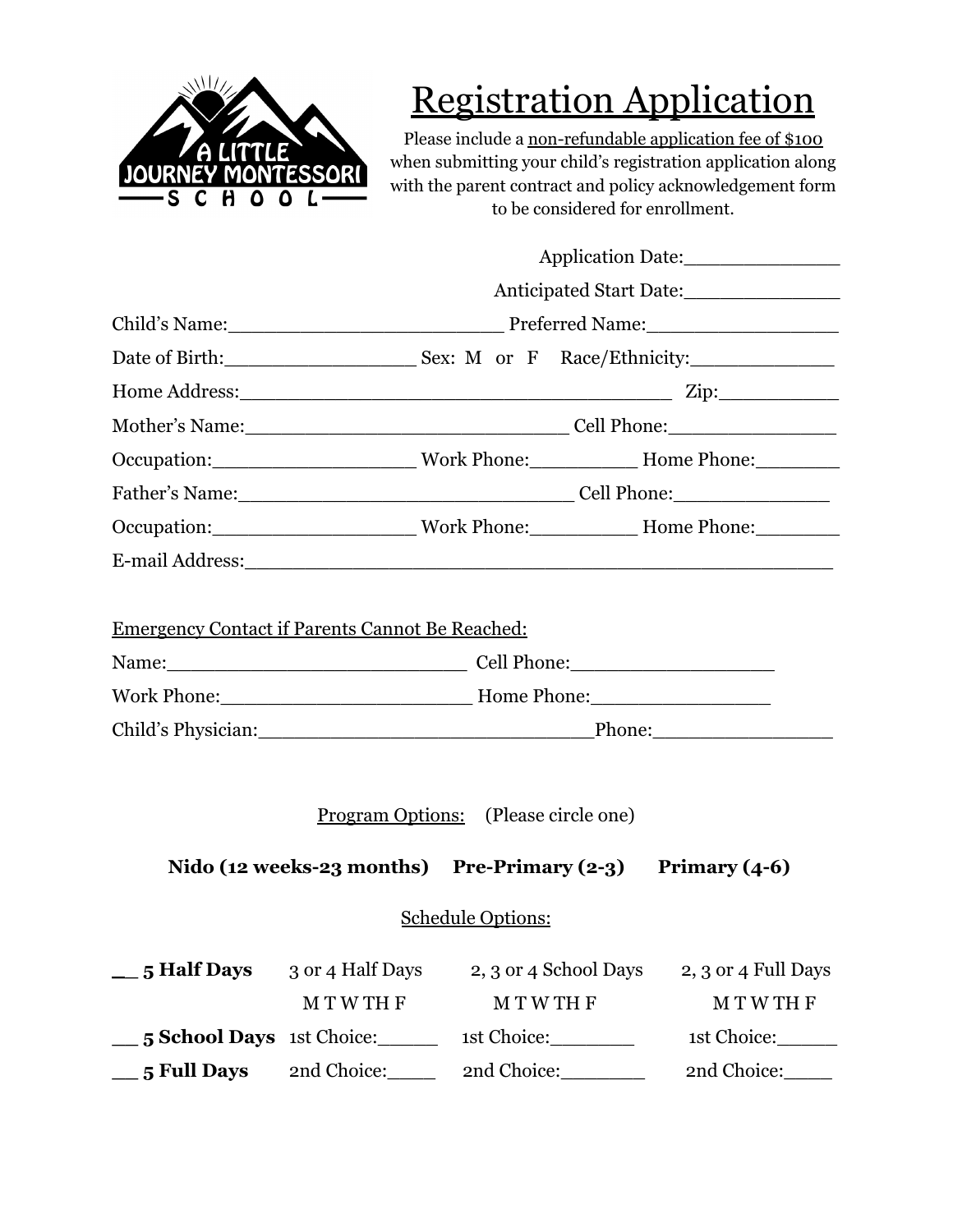# Written Consent:

Written Consent is given for:

\_\_\_\_\_Emergency Medical Care

\*Consent for emergency medical care is required for enrollment. If there is any sort of medical emergency requiring the provider to call 9-1-1, we will do so and contact parents immediately.

Administration of Prescription Medication  $\qquad$  Of Non-Prescription Medication \*Medication is provided by parents and given only at the request of a parent who completes and signs an additional medication form.

| Application of Sunscreen | _Application of Bug Spray |
|--------------------------|---------------------------|
|                          |                           |

Online Photo Permission Tes No

\*Throughout the course of the year, the teachers take photos of the children doing various classroom and playground activities. Please indicate whether or not you would like your child's photographs displayed on A Little Journey Montessori School's online media pages such as; school website, school Facebook page, and school Instagram page. (Children's name's will not be included).

Our classroom pets are Miss Stephany's friendly dogs! While they are not in the classroom everyday, they do visit on a somewhat frequent basis. Please indicate whether or not your child has an allergy to dogs that we should be aware of.

Yes No

# Individual Personal Care Plan:

\*This personal care plan helps us get to know your child and your family in order to provide the best *individualized care that we can.*

#### **FAMILY INFORMATION:**

| With whom does your child live? (circle one) |             |                    |        |  |  |  |  |
|----------------------------------------------|-------------|--------------------|--------|--|--|--|--|
| Both Mother and Father                       | Mother Only | <b>Father Only</b> | Other: |  |  |  |  |

**Are there any custody or visiting arrangements that we should be aware of?**